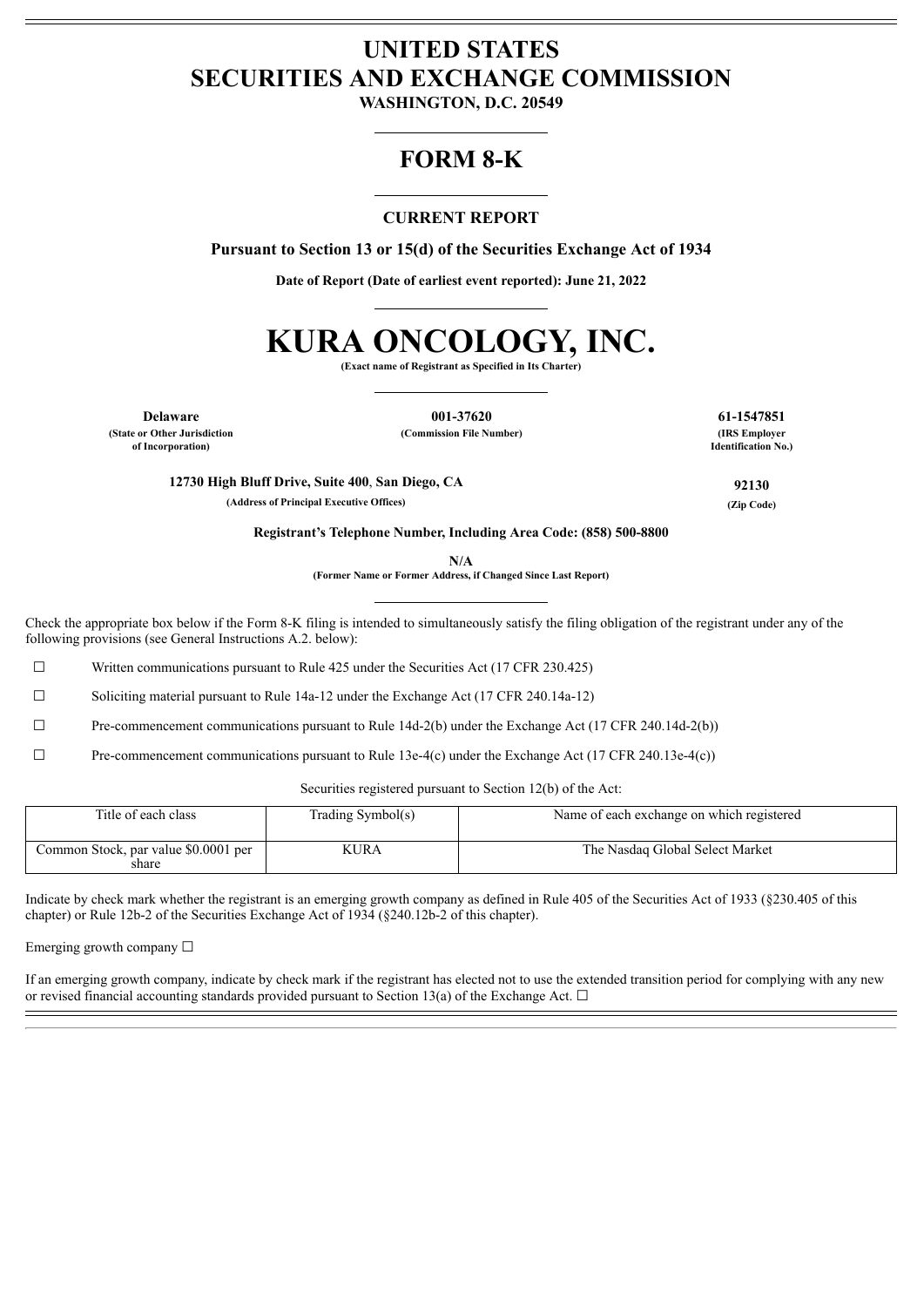#### **Item 5.07 Submission of Matters to a Vote of Security Holders.**

On June 21, 2022, Kura Oncology, Inc. held its Annual Meeting of Stockholders (the "Annual Meeting"). As of the close of business on April 25, 2022, the record date for the Annual Meeting, there were 66,636,105 shares of common stock outstanding, of which 59,343,019 shares of common stock were present in person or represented by proxy at the Annual Meeting.

At the Annual Meeting, stockholders:

(1) elected Helen Collins, M.D., Thomas Malley and Carol Schafer as Class II directors to hold office until the 2025 Annual Meeting of Stockholders and until their respective successors are duly elected and qualified, or until their earlier death, resignation or removal;

(2) ratified the appointment of Ernst & Young LLP as our independent registered public accounting firm for the fiscal year ending December 31, 2022; and

(3) approved, on an advisory basis, the compensation paid to our named executive officers as disclosed in the proxy statement.

The following sets forth detailed information regarding the final results of the voting for the Annual Meeting:

#### *Proposal 1. Election of Directors*

| <b>Name of Director Elected</b> | For        | Withheld   | <b>Broker Non-Votes</b> |
|---------------------------------|------------|------------|-------------------------|
| Helen Collins, M.D.             | 57,064,038 | 41,907     | 2,237,074               |
| Thomas Malley                   | 45,291,528 | 11,814,417 | 2,237,074               |
| Carol Schafer                   | 55,357,978 | 1,747,967  | 2,237,074               |

#### *Proposal 2. Ratification of the Selection of Independent Registered Public Accounting Firm*

| For        | Against | Abstain | <b>Broker Non-Votes</b> |
|------------|---------|---------|-------------------------|
| 59,316,262 | 5,210   | 21,547  |                         |
|            |         |         |                         |

#### *Proposal 3. Advisory Vote on Executive Compensation*

| For        | Against   | Abstain | <b>Broker Non-Votes</b> |
|------------|-----------|---------|-------------------------|
| 54,865,869 | 2,211,677 | 28,399  | 2,237,074               |